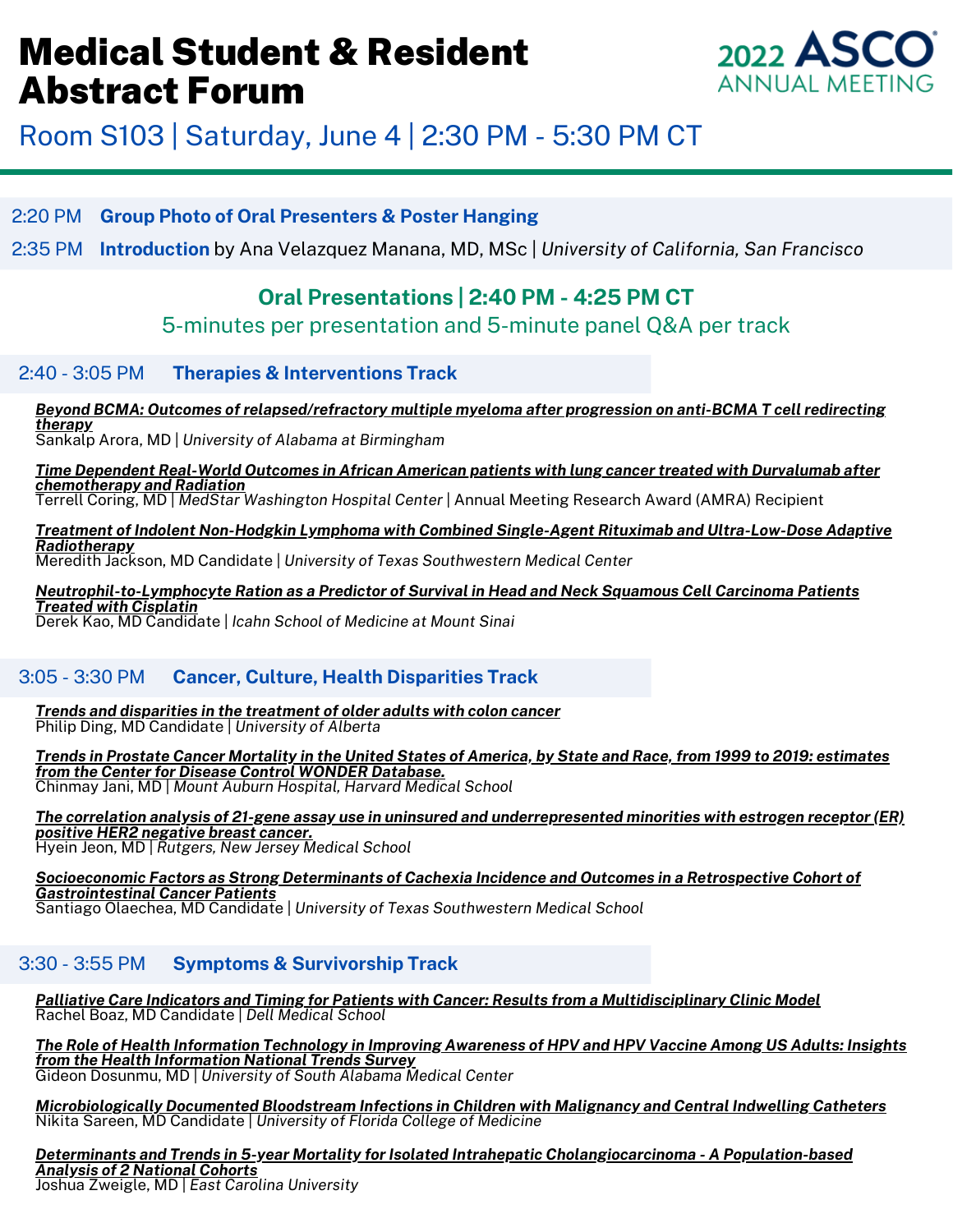

Room S103 | Saturday, June 4 | 2:30 PM - 5:00 PM CT

#### 3:55 - 4:25 PM **Genetics & Tumor Biology Track**

*[Evaluating](https://asco1.sharefile.com/d-sa323bc92b88946579da57dd0ee7636a9) serum free light chain ratio as a biomarker for multiple myeloma* Theresia Akhlaghi, MD | *Mount Sinai Morningside West*

*Adherence to genetic testing guidelines in [Pancreatic](https://asco1.sharefile.com/d-s9192cdd6d7974bb18e272fbc35166142) Cancer and impact on treatment.* Fionnuala Crowley, MD | *Mount Sinai St. Lukes and Mount Sinai West*

*Impact of STK11 copy loss on clinical outcomes to PD-(L)1 blockade in [non-small](https://asco1.sharefile.com/d-s9ae97b71677a4be696399ba46bbea90c) cell lung cancer* Catherine Gutierrez, MD Candidate | *Harvard Medical School*

*Defining the function of zinc in the [tumor-associated](https://asco1.sharefile.com/d-s1b40e4eb4c0049c286fce8bb81e7e598) macrophages of pancreatic cancer* Narges Pourmandi, MD Candidate | *University of Michigan*

C[l](https://asco1.sharefile.com/d-sb4b3db010aa745f89b02bb828381ce63)inical characteristics and oncological in patients with multiple endocrine neoplasia type 1 and [enteropancreatic](https://asco1.sharefile.com/d-sb4b3db010aa745f89b02bb828381ce63) *neuroendocrine tumors at a reference center in Mexico City* Karla Rodriguez Flores, MD Candidate | Facultad de Medicina de la Universidad Autonoma de Coahuila

### **Poster Presentations & Networking Reception | 4:30 PM - 5:30PM CT**

#### Posters 1-5 **Head and Neck/CNS Track**

1 - Efficacy and tolerability of a low dose weekly paclitaxel, [carboplatin,](https://asco1.sharefile.com/d-sbc69a8694578448a9ae32ad4ed6e5f46) cetuximab (PCC) regimen for metastatic or *[unresectable](https://asco1.sharefile.com/d-sbc69a8694578448a9ae32ad4ed6e5f46) head and neck squamos cell carcinomas* Margaret Locke, MD | *Zucker School of Medicine at Hofstra/Northwell*

<u>2- Treatment patterns in patients with epidermoid laryngeal cancer at a reference hospital in a [middle-income](https://asco1.sharefile.com/d-sa2c93b6c7e62489798f3ec7e2b073306) country</u> Marco Hernandez-Castillo, MD Candidate | *Centro Medico Nacional Siglo XXI*

3- The [Epidemiology](https://asco1.sharefile.com/d-se6e07344e41b4d4b9dece469cb15f275) and Current Treatment of Pediatric Choroid Plexus Carcinoma: An Analysis of the National Cancer *[Database](https://asco1.sharefile.com/d-se6e07344e41b4d4b9dece469cb15f275)*

Xinxin Wu, MD Candidate | *Creighton University School of Medicine*

4 - Trends in science and mortality of brain cancer: An [observational](https://asco1.sharefile.com/d-s78913eaef567440f8b4a9b0fcda33ad7) study of the Global Burden of Disease database from *1990 to [2019.](https://asco1.sharefile.com/d-s78913eaef567440f8b4a9b0fcda33ad7)*

Padmanabh Bhatt, MD | *Mount Auburn Hospital*

*5 - Treatment patterns of patients with [glioblastoma](https://asco1.sharefile.com/d-s669486ae6e57432293a0307ea02bfbd0) multiforme in a middle income country* Santiago Zarroca Palacio, MD Candidate | *Centro medico Nacional Siglo XXI* | Annual Meeting Research Award (AMRA) Recipient

#### Posters 6-11 **Gastrointestinal Cancers Track**

*6 - Enhanced Oncolysis in Colorectal Cancer (CRC) via a Novel Virus - Drug [Combination](https://asco1.sharefile.com/d-sa714446806ea4854b206166a7c2adc86)* Abner Murray, MD | *University of Miami-Miller School of Medicine/Jackson Memorial Hospital*

*7 - [Early-Onset](https://asco1.sharefile.com/d-s1ead8bc2c8b6452aa5935dfa65fad676) Gastric Cancer in the United States - an Analysis of the National Cancer Database* Michael LaPelusa, MD | *Vanderbilt University Medical Center*

8 - Analysis of demographic and staging [characteristics](https://asco1.sharefile.com/d-s365354af8bc64b4e9f7153fe805b5d2e) in patients with colorectal cancer using the SEER registry Monika Devanaboyina, MD Candidate | *The University of Toledo College of Medicine and Life Sciences*

*9 - Patterns of Palliative Care in Stage IV [Esophageal](https://asco1.sharefile.com/d-s1c9af8c19c7747529cd5df414ee25584) Cancer*

Gregory Cichon, MD Candidate | *Creighton University School of Medicine*

*10 - Patterns and factors associated with recurrence after [pacreaticoduodenectomy](https://asco1.sharefile.com/d-sba892b28fcce4557ad5c4fc8ecbbf2c7) in patients with localized ampullary cancer at a [reference](https://asco1.sharefile.com/d-sba892b28fcce4557ad5c4fc8ecbbf2c7) center in Mexico*

Lucero Torres Valdiviezo, MD | *Facultad de Medicina, Universidad de las Americas Pueblas*

*11 - Observation of Small Sporadic Pancreatic [Neuroendocrine](https://asco1.sharefile.com/d-s49664a456db0401685ad9d51870dc4d1) Tumors is Safe and Feasible* Valencia Henry, MD Candidate | *Edward Via College of Osteopathic Medicine - Carolina*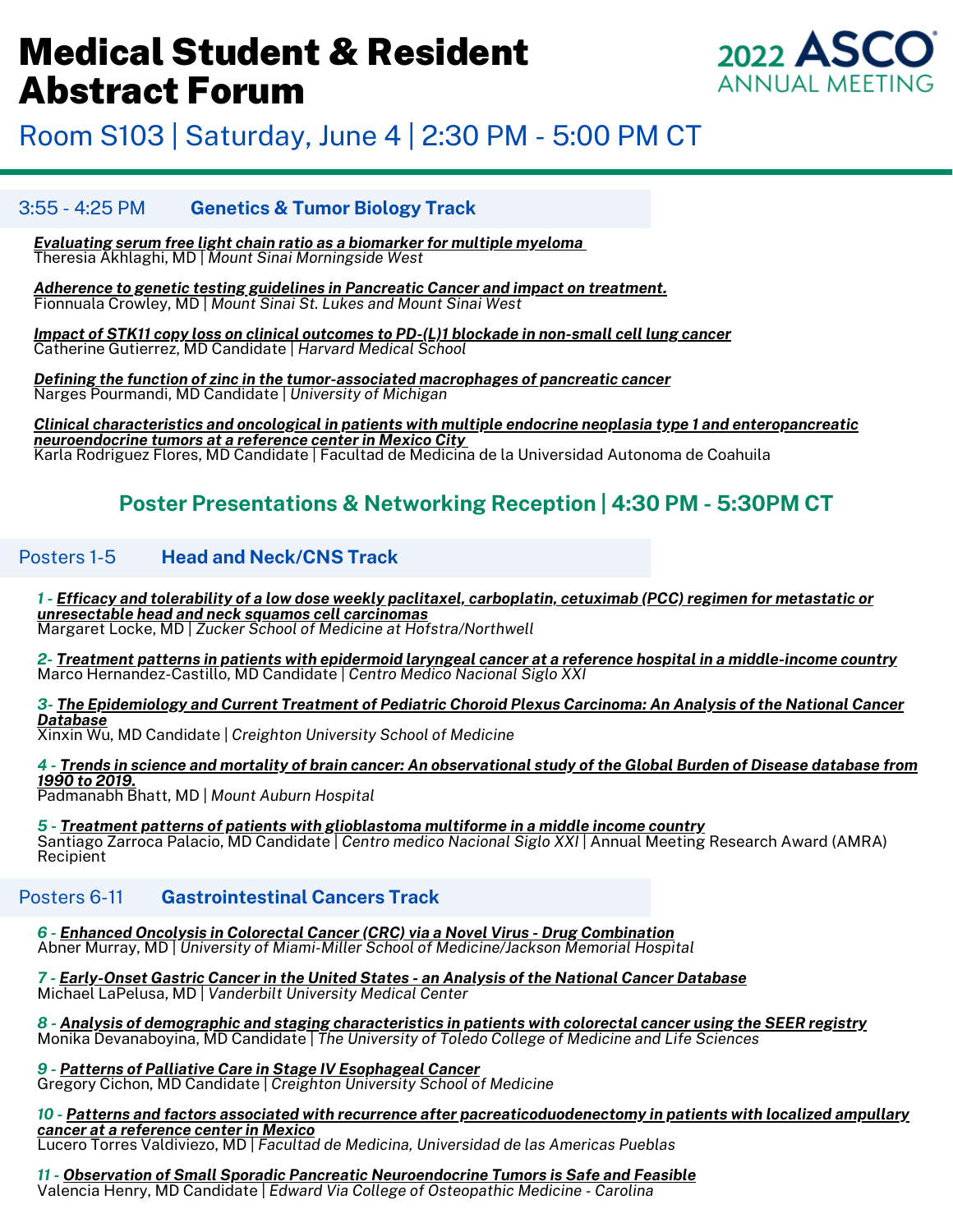

Room S103 | Saturday, June 4 | 2:30 PM - 5:00 PM CT

#### Posters 12-15 **Melanoma/Skin Cancers Track**

#### *12 - Impact of Race on Outcomes in [Melanoma](https://asco1.sharefile.com/d-s3c84c85c2f834e9088c397c658c4574c)*

Mona Amin, MD Candidate | *ECU Brody School of Medicine*

*13 - Long-term outcomes after initial disease [progression](https://asco1.sharefile.com/d-sb2c030c1b4794eb8bd2bfcc59f04d54d) with anti-PD-1 therapy in melanoma* Kimberly Loo, MD | *Memorial Sloan Kettering* | Annual Meeting Research Award (AMRA) Recipient

14 - Impact of Insurance Status on Survival in Merkel Cell [Carcinoma:](https://asco1.sharefile.com/d-s1d1dcf4703484b66a658cb5951a0f4c8) A National Cancer Database (NCDB) Analysis Liam Townley, MD Candidate | *Creighton University School of Medicine*

15 - Treatment Modalities and Survival in Stage IV Merkel Cell [Carcinoma:](https://asco1.sharefile.com/d-s88a5e51d5e9b4a15ab15d4c8b613c510) A National Cancer Database (NCDB) Analysis Isaac Burright, MD Candidate | *Creighton University School of Medicine*

#### Posters 16-18 **Hematologic Malignancies Track**

*16 - Impact of Race on Outcomes in [Melanoma](https://asco1.sharefile.com/d-s95e337b0596a4040a611dd5d9942b611)* Jasmeet Kaur, MD | *Saint Joseph Mercy Oakland Hospital*

*17 - Novel Hemorrhagic [Dermatologic](https://asco1.sharefile.com/d-s354b5ad57dd54e4eb91dd9248bec416a) Toxicity Associated with Bruton's Tyrosine Kinase Inhibitor Therapy* Krishna Patel, MD Candidate | *University of Virginia School of Medicine*

18 - Advanced Care Planning Intervention for Older Patient with Acute Myeloid Leukemia and [Myelodysplastic](https://asco1.sharefile.com/d-s6f0197883421475282ece45efbfd2170) Syndromes Marissa LoCastro, MD Candidate | *University of Rochester School of Medicine & Dentistry* | Annual Meeting Research Award (AMRA) Recipient

#### Posters 19-22 **Symptoms & Survivorship Track**

19 - Survival outcomes amongst patients (pts) with New Onset Diabetes (NOD) preceding the diagnosis of [Pancreatic](https://asco1.sharefile.com/d-s168d1cefda9e4e22b23d12176bbaaac8) *[Adenocarcinoma](https://asco1.sharefile.com/d-s168d1cefda9e4e22b23d12176bbaaac8) (PDAC): Multi Center Retrospective Study* Chirayu Mohindroo, MD | *Sinai Hospital of Baltimore*

20 - [Relationship](https://asco1.sharefile.com/d-saafeb1b95657452d8bc247272eca1b6a) between Diabetes and its Severity, Frailty and Adverse Surgical Outcomes among Older Adults with *[Cancer](https://asco1.sharefile.com/d-saafeb1b95657452d8bc247272eca1b6a)*

Josue Martes, MD Candidate | *Ponce Health Sciences University*

*21 - Trends in Palliative Care [Interventions](https://asco1.sharefile.com/d-sc0dea90e9b8042f78174c90610c2da19) for Stage IV Esophageal Cancer: An Analysis of the NCDB* Michael Seraphin, MD Candidate | *Creighton University School of Medicine*

*22 - In-hospital Outcomes and Mortality of [Drug-Induced](https://asco1.sharefile.com/d-s627530ea144f4fbabc18889ea8a024fb) Pneumonitis and Radiation Pneumonitis in Thoracic Oncology Patients: A National [Inpatient](https://asco1.sharefile.com/d-s627530ea144f4fbabc18889ea8a024fb) Sample Study*

Yi Lee, MD | *Saint Joseph Mercy Oakland Hospital*

### Posters 23-26 **Genetics, Tumor Biology, and Immunotherapy**

*23 - Machine learning model of tumor [metabolism](https://asco1.sharefile.com/d-s72b4746b937549ec893a42c12252b99d) and patient survival in renal cell carcinoma* Ahmad Chightai, MD Candidate | *Frank H Netter MD School of Medicine*

*24 - [Polarization-interference](https://asco1.sharefile.com/d-s183e2c077de342ffb154db0108ffc0ff) mapping in differential diagnosis of benign and malignant tumors* Liliya Tryfonyuk, MD | *Rivne Regional Hospital*

*25 - [Characterizing](https://asco1.sharefile.com/d-se9a11069f8224d0eb0d88a28f723d557) tumor responses and outcomes after treatment beyond progression with immune checkpoint inhibitors in patients with advanced cancers in a [real-world](https://asco1.sharefile.com/d-se9a11069f8224d0eb0d88a28f723d557) cohort*

Maishara Muquith, MD Candidate | *University of Texas Southwestern Medical Center*

26 - Molecular profiling of key driver genes in patients with advanced [non-small](https://asco1.sharefile.com/d-sc9776c3f76764821843238c637ba9368) cell lung cancer at two reference *[hospitals](https://asco1.sharefile.com/d-sc9776c3f76764821843238c637ba9368) in Mexico*

Amairany Guadalupe Velez Martinez, MD Candidate | *Centro Medico Nacional Siglo XXI*